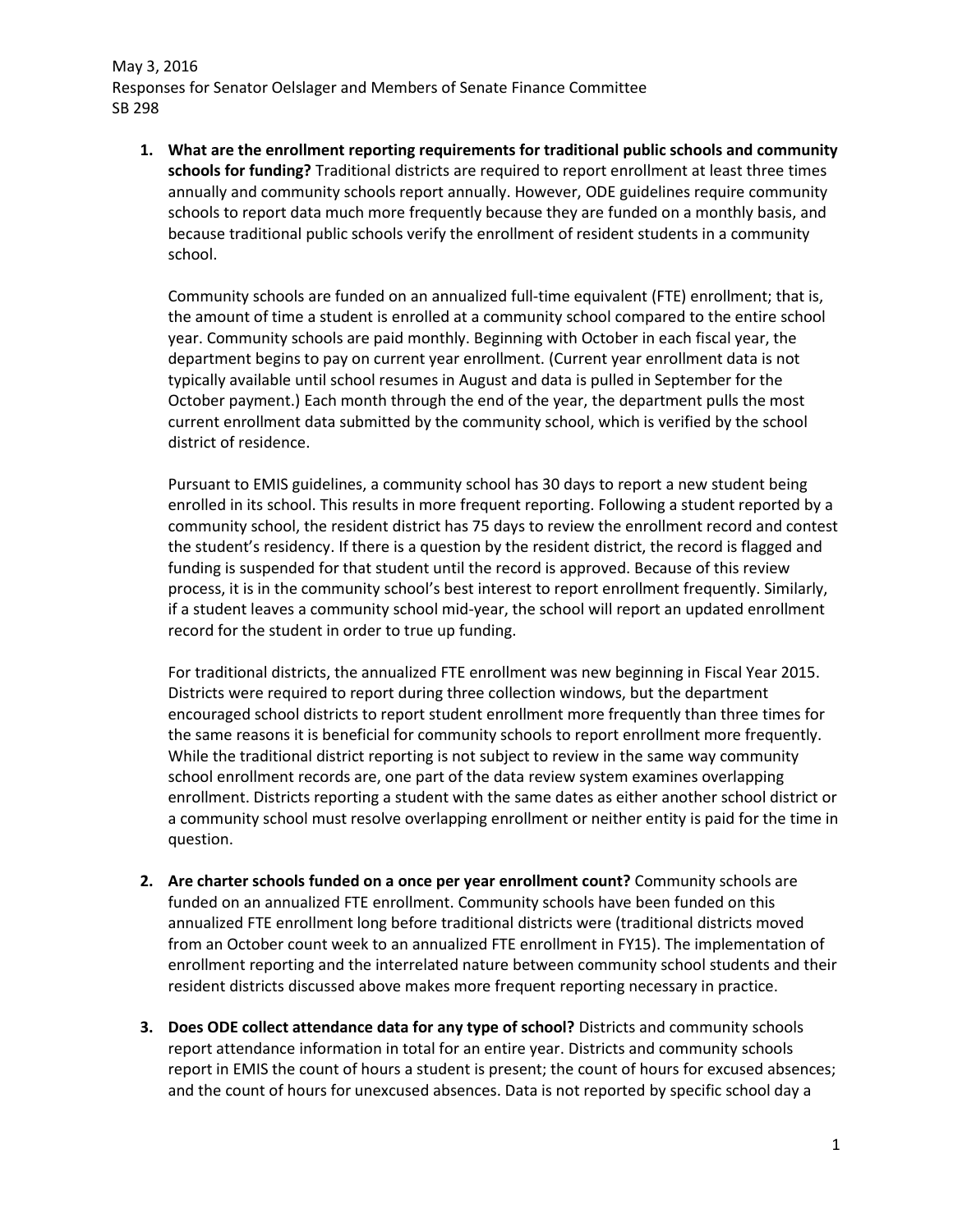> student is present or absent and data is not reported regarding why a student may not be in attendance.

**4. Does state law or rule require teachers to take attendance before each class or at the beginning of the day or at all?** No. Attendance policies and procedures are adopted and implemented by the school/district at the local level.

Community schools are required by law to have in place attendance policies. HB 2 (effective Feb. 1, 2016) requires that each contract between a community school and its sponsor specify:

- (1) That the school's attendance and participation policies will be available for public inspection (Section 3314.03(A)(27) of the Revised Code);
- (2) That the school's attendance and participation records will be made available to the department of education, auditor of state, and school's sponsor to the extent permitted under state and federal student privacy laws (Section 3314.03(A)(28) of the Revised Code); and
- (3) If a school operates using the blended learning model, the school's attendance requirements, including how the school will document participation in learning opportunities (Section 3314.03(A)(29) of the Revised Code).
- **5. Are there instances when ODE would conduct an FTE review more frequently than every five years?** Yes. The FTE Review Handbook outlines a number of reasons why a community school is selected for an FTE review. The department conducted 84 FTE reviews in FY15 and is conducting 104 FTE reviews in FY16. The priority order for the selection of annual FTE reviews is as follows:
	- 1. New community schools (new sponsor and new IRN);
	- 2. Community schools that were new in the second one-half of the previous school year;
	- 3. Schools that have not been reviewed for the previous five years;
	- 4. Community schools overpaid by 10 percent or more in the previous school year;
	- 5. Area coordinator recommendations (may include community schools that have changed locations or added additional grades in a different location or schools that have faced local issues);
	- 6. Office of Quality School Choice recommendations;
	- 7. Community schools with a significant number of fatal reporting errors at the end of the previous school year.
- **6. How did ODE determine that Provost Academy misreported their FTE numbers?** In 2015, the department conducted a scheduled FTE review of Provost Academy. The review included an examination of the school's attendance policy. The policy allowed that 60 minutes of computer log-on time was the equivalent to one day (five hours) of attendance. The department found this policy to be non-compliant with law because it created a situation where the student may participate in far fewer than the minimum 920 hours of learning opportunities required. As a result, the reviewer requested a more detailed accounting of computer logs to validate the FTEs claimed by Provost. Included in this request was any documentation of non-classroom, noncomputer-based learning opportunities that students participated in (such as reading a book or completing an assignment offline). Based on the information that Provost provided, documentation and log-in records could not support the FTEs originally claimed by the school.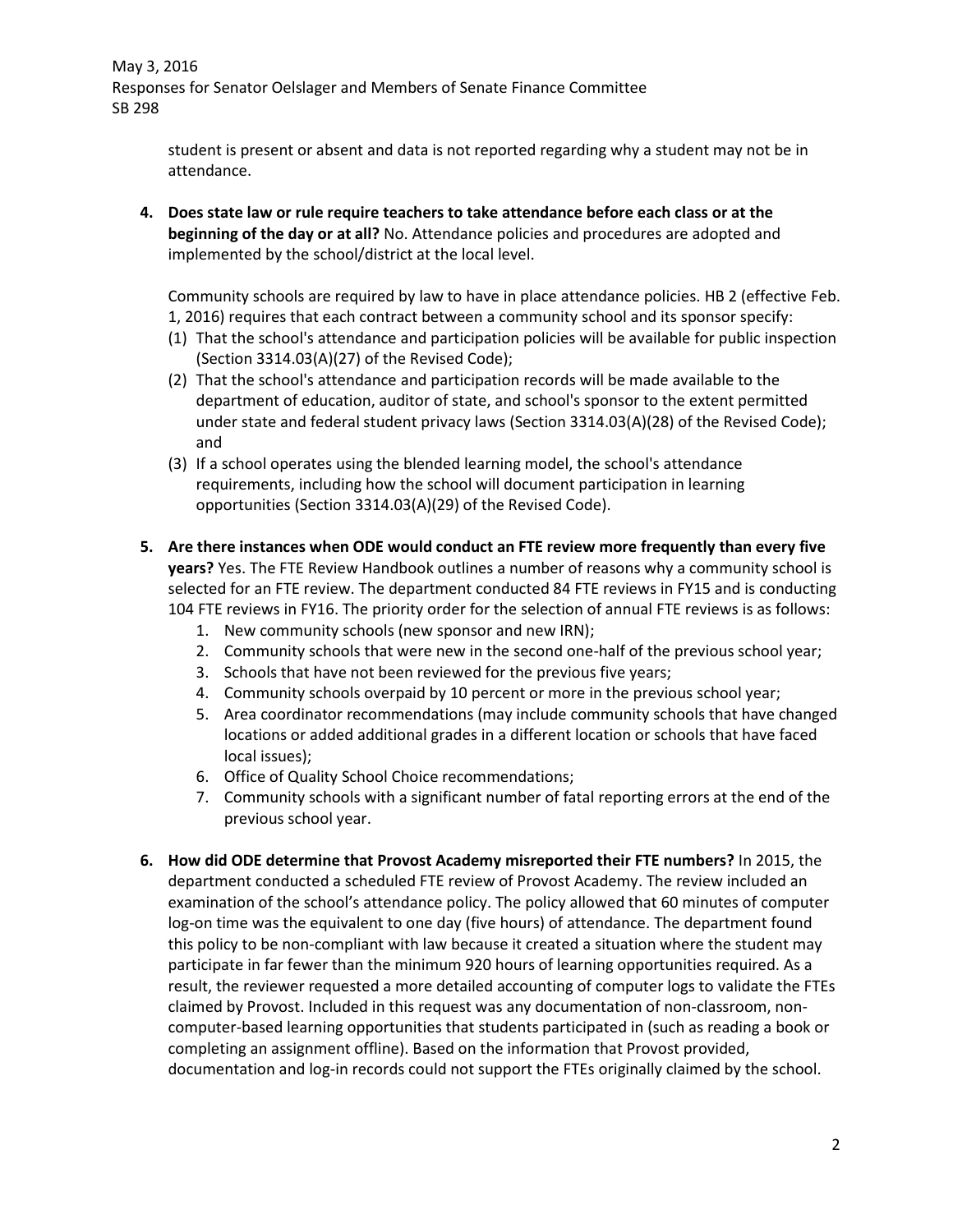**7. What is the process to recapture overpayments?** The department regularly runs reconciliation payments for both traditional districts and community schools after the end of the fiscal year has closed. These "final" payments recalculate annual payments to schools and districts based on updated data. This is important and necessary because the data reporting window remains open after the end of the fiscal year. Statewide, these reconciliations do not represent significant changes in the total statewide calculation of total aid. However, changes can be significant for individual schools or districts. When a recalculation leads to a higher amount and a school is owed funds, those funds are provided in one lump sum in the next available foundation payment. Conversely, when a school owes funds back to the state, the payment system begins to recapture the overpayment by reducing current year foundation payments and recapturing the funds over a number of payments.

In the case of Provost Academy, the school's enrollment records were updated to reflect a lower FTE based on the documentation provided by the school. This lowered the school's calculated state aid and triggered a repayment. The update to the school's enrollment occurred when the department ran a "FY15 Final #2" payment in December 2015 and a negative adjustment reduced payments made to the school for current year enrollment. The repayment, because of the size, will be recaptured in full by the end of FY17 (June 2017).

It is important to note that the reduction of FTEs reported by Provost also impacts the calculated state aid and the subsequent deduction and transfer for each student's school district of residence. When this occurs, any funds due back to the traditional district are returned. The resident district is not dependent on the repayment of funds by the community school. As a result, it is the State of Ohio and the Ohio Department of Education that are due funds, not the resident district.

- **8. Does ODE conduct FTE reviews for traditional public school districts?** No. FTE reviews by the department are authorized under section 3314.08(K) of the Revised Code. The law makes permissive the ability for the department to review community school records. While the formalized FTE review process for community schools does not exist for traditional districts, section 3317.03(K) of the Revised Code allows the superintendent of public instruction to adjust enrollment data if it is determined to not be correct.
- **9. How does an FTE review conducted by ODE differ from the annual audit of a community school conducted by the Auditor of State?** The biggest differences between an FTE review and an annual audit is scope and timing. The department conducts a review of current year enrollment records during the course of the year and finalizes the review shortly after the end of the school year. In fact, section 3314.08(K) of the Revised Code requires that the department complete the review within 90 days of the end of the fiscal year. Conversely, an audit encompasses much more than just a review of enrollment and state funding, although a review of enrollment records is certainly permissible and likely a component of a state audit. Additionally, an annual audit takes place after the end of the fiscal year and reviews the previous year's records. One benefit of the FTE review process means that data reporting errors identified can be addressed relatively quickly.